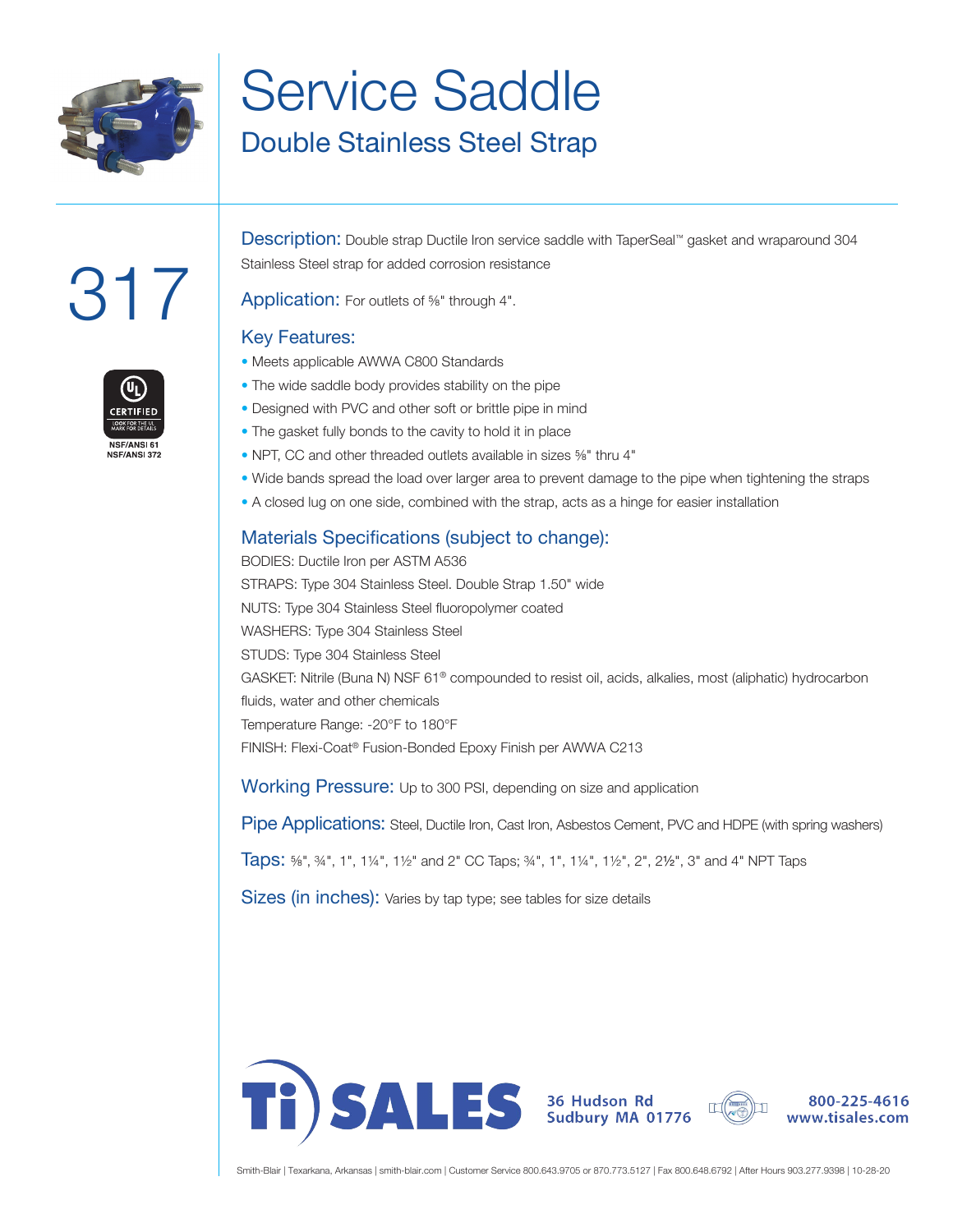

## Service Saddle Double Stainless Steel Strap

#### BSP Thread Tap Codes

| <b>SIZE</b> | <b>CODE NUMBER</b> | <b>EXAMPLE</b>          |
|-------------|--------------------|-------------------------|
| 1/2"        | 59                 |                         |
| 3/4"        | 50                 |                         |
| 1"          | 51                 | 3" NPT 317-00076017-000 |
| 11/4"       | 54                 |                         |
| 11/2"       | 52                 |                         |
| 2"          | 53                 |                         |
| 21/2"       | 55                 | 3" BSP 317-00076056-000 |
| 3"          | 56                 |                         |

#### ¾" and 1" NPT Taps

\*Sized for use on C900 PVC Pipe

| <b>STANDARD</b>                         |                                       | <b>CATALOG NUMBER</b>      |                  |                  | <b>METRIC</b>      |                        |                                   |                           |
|-----------------------------------------|---------------------------------------|----------------------------|------------------|------------------|--------------------|------------------------|-----------------------------------|---------------------------|
| NOM.<br><b>SIZES INCH-</b><br><b>ES</b> | O.D.<br><b>RANGE</b><br><b>INCHES</b> | WT.<br><b>EACH</b><br>LBS. | 3/4" NPT/20 MM   | 1" NPT/25 MM     | CTN.<br><b>QTY</b> | NOM.<br><b>SIZE MM</b> | O.D.<br><b>RANGE</b><br><b>MM</b> | WT.<br><b>EACH</b><br>KG. |
| $1 - 1/4 - 1 - 1/2$                     | $1.61 - 1.92$                         | 3                          | 317-00019206-000 | 317-00019208-000 | 6                  | $32 - 40$              | $41 - 48$                         | $\mathbf{1}$              |
| $\overline{2}$                          | 2.35-2.56                             | 3                          | 317-00025606-000 | 317-00025608-000 | 6                  | 50                     | 60-65                             | $\mathbf{1}$              |
| $2 - 1/4 - 2 - 1/2$                     | 2.44-2.91                             | 3                          | 317-00029106-000 | 317-00029108-000 | 6                  | 57-65                  | 62-73                             | $\overline{2}$            |
| 3                                       | 2.97-3.54                             | 4                          | 317-00035406-000 | 317-00035408-000 | 6                  | 80                     | 76-89                             | $\overline{2}$            |
| $3 - 4$                                 | $3.74 - 4.13$                         | 6                          | 317-00041306-000 | 317-00041308-000 | 6                  | 80-100                 | 95-105                            | 3                         |
| $\overline{4}$                          | 4.40-4.50                             | 6                          | 317-00045006-000 | 317-00045008-000 | 6                  | 100                    | 112-114                           | 3                         |
| $4^*$                                   | 4.40-4.80                             | 6                          | 317-00048006-000 | 317-00048008-000 | 6                  | 100                    | 112-122                           | 3                         |
| $4 - 5$                                 | 5.00-5.63                             | 6                          | 317-00056306-000 | 317-00056308-000 | 6                  | 100-125                | 121-143                           | 3                         |
| 6                                       | 5.94-6.70                             | 6                          | 317-00066306-000 | 317-00066308-000 | 6                  | 150                    | 151-170                           | 3                         |
| $6*$                                    | 5.94-6.90                             | 6                          | 317-00069006-000 | 317-00069008-000 | 4                  | 150                    | 151-175                           | 3                         |
| 6                                       | 6.84-7.60                             | $\overline{7}$             | 317-00076006-000 | 317-00076008-000 | $\overline{4}$     | 150                    | 174-193                           | 3                         |
| $6 - 8$                                 | 7.69-8.72                             | 8                          | 317-00087206-000 | 317-00087208-000 | 4                  | 150-200                | 195-221                           | 4                         |
| $6 - 8*$                                | 7.69-9.05                             | 8                          | 317-00090506-000 | 317-00090508-000 | 4                  | 150-200                | 195-230                           | 4                         |
| $8 - 10$                                | 8.54-10.10                            | 8                          | 317-00101006-000 | 317-00101008-000 | 4                  | 200-250                | 217-256                           | 4                         |
| $10*$                                   | 10.75-11.10                           | 9                          | 317-00111006-000 | 317-00111008-000 | 4                  | 250                    | 273-282                           | 4                         |
| $10 - 12$                               | 10.64-12.12                           | 10                         | 317-00121206-000 | 317-00121208-000 | $\overline{4}$     | 250-300                | 271-307                           | 4                         |
| $12*$                                   | 12.75-13.20                           | 9                          | 317-00132006-000 | 317-00132008-000 | $\overline{4}$     | 300                    | 324-335                           | 6                         |
| $12 - 14$                               | 12.62-14.32                           | 15                         | 317-00143206-000 | 317-00143208-000 | $\overline{4}$     | 300-350                | 321-363                           | $\overline{7}$            |
| $12 - 14$                               | 14.73-15.65                           | 18                         | 317-00156506-000 | 317-00156508-000 | 1                  | 300-350                | 375-397                           | 8                         |
| $14 - 16$                               | 15.95-17.25                           | 19                         | 317-00172506-000 | 317-00172508-000 | 1                  | 350-400                | 406-438                           | 9                         |
| 16                                      | 17.25-17.80                           | 19                         | 317-00178006-000 | 317-00178008-000 | 1                  | 410                    | 438-452                           | 9                         |
| $16 - 18$                               | 17.40-18.88                           | 19                         | 317-00188806-000 | 317-00188808-000 | 1                  | 400-450                | 442-479                           | 9                         |
| $18*$                                   | 19.38-19.68                           | 19                         | 317-00195006-000 | 317-00195008-000 | 1                  | 450                    | 492-500                           | 9                         |
| $20*$                                   | 21.55-21.65                           | 19                         | 317-00216006-000 | 317-00216008-000 | 1                  | 500                    | 547-550                           | 9                         |
| $24*$                                   | 25.75-25.85                           | 30                         | 317-00258006-000 | 317-00258008-000 | 1                  | 600                    | 654-657                           | 14                        |

When properly sized from the factory, this product (denoted by \*) meets the requirements listed in the Uni-Bell PVC Pipe Association's "Handbook of PVC Pipe" and in the AWWA's "Manual M23: PVC Pipe Design and Installation."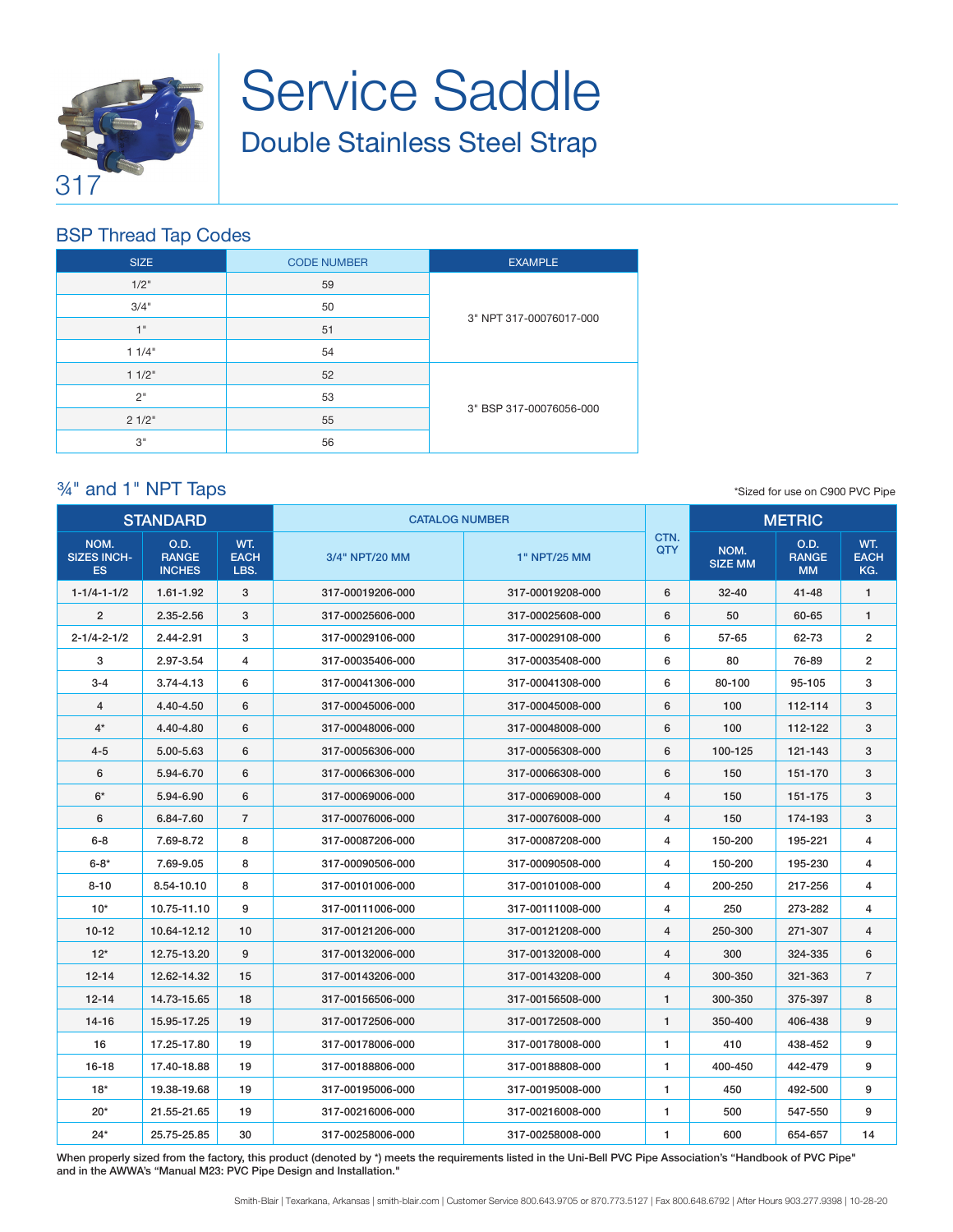#### ⅝", ¾" and 1" CC Taps

\*Sized for use on C900 PVC Pipe

| <b>STANDARD</b>                       |                                       |                            | <b>CATALOG NUMBER</b> |                  |                  |                | <b>METRIC</b>          |                                   |                           |
|---------------------------------------|---------------------------------------|----------------------------|-----------------------|------------------|------------------|----------------|------------------------|-----------------------------------|---------------------------|
| NOM.<br><b>SIZES</b><br><b>INCHES</b> | O.D.<br><b>RANGE</b><br><b>INCHES</b> | WT.<br><b>EACH</b><br>LBS. | 5/8" CC/16 MM         | 3/4" CC/20 MM    | 1" CC/25 MM      | CTN.<br>QTY    | NOM.<br><b>SIZE MM</b> | O.D.<br><b>RANGE</b><br><b>MM</b> | WT.<br><b>EACH</b><br>KG. |
| $1 - 1/4 - 1 - 1/2$                   | 1.61-1.92                             | 3                          | 317-00019205-000      | 317-00019207-000 | 317-00019209-000 | 6              | $32 - 40$              | $41 - 48$                         | $\mathbf{1}$              |
| $\overline{2}$                        | 2.35-2.56                             | 3                          | 317-00025605-000      | 317-00025607-000 | 317-00025609-000 | 6              | 50                     | 60-65                             | 1                         |
| $2 - 1/4 - 2 - 1/2$                   | 2.44-2.91                             | 3                          | 317-00029105-000      | 317-00029107-000 | 317-00029109-000 | 6              | 57-65                  | 62-73                             | $\overline{2}$            |
| 3                                     | 2.97-3.54                             | 4                          | 317-00035405-000      | 317-00035407-000 | 317-00035409-000 | 6              | 80                     | 76-89                             | $\overline{\mathbf{c}}$   |
| $3 - 4$                               | 3.74-4.13                             | 6                          | 317-00041305-000      | 317-00041307-000 | 317-00041309-000 | 6              | 80-100                 | 95-105                            | 3                         |
| 4                                     | 4.40-4.50                             | 6                          | 317-00045005-000      | 317-00045007-000 | 317-00045009-000 | 6              | 100                    | 112-114                           | 3                         |
| $4*$                                  | 4.40-4.80                             | 6                          | 317-00048005-000      | 317-00048007-000 | 317-00048009-000 | 6              | 100                    | 112-122                           | 3                         |
| $4 - 5$                               | 5.00-5.63                             | 6                          | 317-00056305-000      | 317-00056307-000 | 317-00056309-000 | 6              | 100-125                | 121-143                           | 3                         |
| 6                                     | 5.94-6.70                             | 6                          | 317-00066305-000      | 317-00066307-000 | 317-00066309-000 | $\overline{4}$ | 150                    | 151-170                           | 3                         |
| $6*$                                  | 5.94-6.90                             | 6                          | 317-00069005-000      | 317-00069007-000 | 317-00069009-000 | $\overline{4}$ | 150                    | 151-175                           | 3                         |
| 6                                     | 6.84-7.60                             | $\overline{7}$             | 317-00076005-000      | 317-00076007-000 | 317-00076009-000 | $\overline{4}$ | 150                    | 174-193                           | 3                         |
| $6 - 8$                               | 7.69-8.72                             | 8                          | 317-00087205-000      | 317-00087207-000 | 317-00087209-000 | 4              | 150-200                | 195-221                           | 4                         |
| $6 - 8*$                              | 7.69-9.05                             | 8                          | 317-00090505-000      | 317-00090507-000 | 317-00090509-000 | $\overline{4}$ | 150-200                | 195-230                           | 4                         |
| $8 - 10$                              | 8.54-10.10                            | 8                          | 317-00101005-000      | 317-00101007-000 | 317-00101009-000 | $\overline{4}$ | 200-250                | 217-256                           | $\overline{4}$            |
| $10*$                                 | 10.75-11.10                           | 9                          | 317-00111005-000      | 317-00111007-000 | 317-00111009-000 | 4              | 250                    | 273-282                           | $\overline{4}$            |
| $10 - 12*$                            | 10.64-12.12                           | 10                         | 317-00121205-000      | 317-00121207-000 | 317-00121209-000 | $\overline{4}$ | 250-300                | 271-307                           | 4                         |
| $12*$                                 | 12.75-13.20                           | 10                         | 317-00132005-000      | 317-00132007-000 | 317-00132009-000 | $\overline{4}$ | 300                    | 324-335                           | $\overline{7}$            |
| $12 - 14$                             | 12.62-14.32                           | 15                         | 317-00143205-000      | 317-00143207-000 | 317-00143209-000 | $\overline{4}$ | 300-350                | 321-363                           | $\overline{7}$            |
| $12 - 14$                             | 14.73-15.65                           | 18                         | 317-00156505-000      | 317-00156507-000 | 317-00156509-000 | $\mathbf{1}$   | 300-350                | 375-397                           | 8                         |
| $14 - 16$                             | 15.95-17.25                           | 19                         | 317-00172505-000      | 317-00172507-000 | 317-00172509-000 | $\mathbf{1}$   | 350-400                | 406-438                           | 9                         |
| 16                                    | 17.25-17.80                           | 19                         | 317-00178005-000      | 317-00178007-000 | 317-00178009-000 | 1              | 410                    | 438-452                           | 9                         |
| $16 - 18$                             | 17.40-18.88                           | 19                         | 317-00188805-000      | 317-00188807-000 | 317-00188809-000 | 1              | 400-450                | 442-479                           | 9                         |
| $18*$                                 | 19.38-19.68                           | 19                         | 317-00195005-000      | 317-00195007-000 | 317-00195009-000 | 1              | 450                    | 492-500                           | 9                         |
| $20*$                                 | 21.55-21.65                           | 19                         | 317-00216005-000      | 317-00216007-000 | 317-00216009-000 | 1              | 500                    | 547-550                           | 9                         |
| 24                                    | 25.75-25.85                           | 30                         | 317-00258005-000      | 317-00258007-000 | 317-00258009-000 | 1              | 600                    | 654-657                           | 9                         |

When properly sized from the factory, this product (denoted by \*) meets the requirements listed in the Uni-Bell PVC Pipe Association's "Handbook of PVC Pipe" and in the AWWA's "Manual M23: PVC Pipe Design and Installation."

### 1¼", 1½" and 2" CC Taps

|                                       | <b>STANDARD</b>                       |                            | <b>CATALOG NUMBER</b>                |                  |                  |                    |                        | <b>METRIC</b>                     |                           |
|---------------------------------------|---------------------------------------|----------------------------|--------------------------------------|------------------|------------------|--------------------|------------------------|-----------------------------------|---------------------------|
| NOM.<br><b>SIZES</b><br><b>INCHES</b> | O.D.<br><b>RANGE</b><br><b>INCHES</b> | WT.<br><b>EACH</b><br>LBS. | 1-1/4" CC/32 MM                      | 1-1/2" CC/40 MM  | 2" CC/50 MM      | CTN.<br><b>QTY</b> | NOM.<br><b>SIZE MM</b> | O.D.<br><b>RANGE</b><br><b>MM</b> | WT.<br><b>EACH</b><br>KG. |
| $\overline{2}$<br>3                   | 2.35-2.56<br>2.97-3.54                | 3<br>5                     | 317-00025611-000<br>317-00035411-000 |                  |                  | 6<br>6             | 50<br>80               | 60-65<br>76-89                    | 1<br>$\overline{2}$       |
| $3 - 4$                               | $3.74 - 4.13$                         | 8                          | 317-00041311-000                     | 317-00041313-000 | 317-00041315-000 | 6                  | 80-100                 | 95-105                            | 3                         |
| 4                                     | 4.40-4.50                             | 9                          | 317-00045011-000                     | 317-00045013-000 | 317-00045015-000 | 6                  | 100                    | 112-114                           | 3                         |
| $4*$                                  | 4.40-4.80                             | 9                          | 317-00048011-000                     | 317-00048013-000 | 317-00048015-000 | 6                  | 100                    | 112-122                           | 3                         |
| $4 - 5$                               | 5.00-5.14                             | 9                          | 317-00051411-000                     | 317-00051413-000 | 317-00051415-000 | 6                  | 100-125                | 120-130                           | 3                         |
| $4 - 5$                               | 5.00-5.63                             | 9                          | 317-00056311-000                     | 317-00056313-000 | 317-00056315-000 | 6                  | 100-125                | 121-143                           | 4                         |
| 6                                     | 5.94-6.70                             | 9                          | 317-00066311-000                     | 317-00066313-000 | 317-00066315-000 | 4                  | 150                    | 151-170                           | 4                         |
| $6*$                                  | 5.94-6.90                             | 9                          | 317-00069011-000                     | 317-00069013-000 | 317-00069015-000 | 4                  | 150                    | 151-175                           | $\overline{4}$            |
| 6                                     | 6.84-7.60                             | 8                          | 317-00076011-000                     | 317-00076013-000 | 317-00076015-000 | 4                  | 150                    | 174-193                           | $\overline{4}$            |
| $6 - 8$                               | 7.69-8.72                             | 11                         | 317-00087211-000                     | 317-00087213-000 | 317-00087215-000 | 4                  | 150-200                | 195-221                           | 5                         |
| $6 - 8*$                              | 7.64-9.05                             | 11                         | 317-00090511-000                     | 317-00090513-000 | 317-00090515-000 | 4                  | 150-200                | 195-230                           | 5                         |
| $8 - 10$                              | 8.54-10.10                            | 9                          | 317-00101011-000                     | 317-00101013-000 | 317-00101015-000 | 4                  | 200-250                | 217-256                           | $\overline{4}$            |
| $10*$                                 | 10.75-11.10                           | 11                         | 317-00111011-000                     | 317-00111013-000 | 317-00111015-000 | 4                  | 250                    | 273-282                           | $\overline{4}$            |
| $10 - 12$                             | 10.64-12.12                           | 11                         | 317-00121211-000                     | 317-00121213-000 | 317-00121215-000 | 4                  | 250-300                | 271-307                           | 5                         |
| $12*$                                 | 12.75-13.20                           | 14                         | 317-00132011-000                     | 317-00132013-000 | 317-00132015-000 | 4                  | 300                    | 324-335                           | 6                         |
| $12 - 14$                             | 12.62-14.32                           | 14                         | 317-00143211-000                     | 317-00143213-000 | 317-00143215-000 | 4                  | 300-350                | 321-363                           | 6                         |
| $12 - 14$                             | 14.73-15.65                           | 18                         | 317-00156511-000                     | 317-00156513-000 | 317-00156515-000 | 1                  | 300-350                | 375-397                           | 8                         |
| $14 - 16$                             | 15.95-17.25                           | 19                         | 317-00172511-000                     | 317-00172513-000 | 317-00172515-000 | $\mathbf{1}$       | 350-400                | 406-438                           | 9                         |
| 16                                    | 17.25-17.80                           | 19                         | 317-00178011-000                     | 317-00178013-000 | 317-00178015-000 | $\mathbf{1}$       | 410                    | 438-452                           | 9                         |
| $16 - 18$                             | 17.40-18.88                           | 19                         | 317-00188811-000                     | 317-00188813-000 | 317-00188815-000 | $\mathbf{1}$       | 400-450                | 442-479                           | 9                         |
| $18*$                                 | 19.38-19.68                           | 19                         | 317-00195011-000                     | 317-00195013-000 | 317-00195015-000 | 1                  | 450                    | 492-500                           | 9                         |
| $20*$                                 | 21.55-21.65                           | 19                         | 317-00216011-000                     | 317-00216013-000 | 317-00216015-000 | $\mathbf{1}$       | 500                    | 547-500                           | 9                         |
| $24*$                                 | 25.75-25.85                           | 30                         | 317-00258011-000                     | 317-00258013-000 | 317-00258015-000 | $\mathbf{1}$       | 600                    | 654-657                           | 9                         |

When properly sized from the factory, this product (denoted by \*) meets the requirements listed in the Uni-Bell PVC Pipe Association's "Handbook of PVC Pipe" and in the AWWA's "Manual M23: PVC Pipe Design and Installation."

\*Sized for use on C900 PVC Pipe